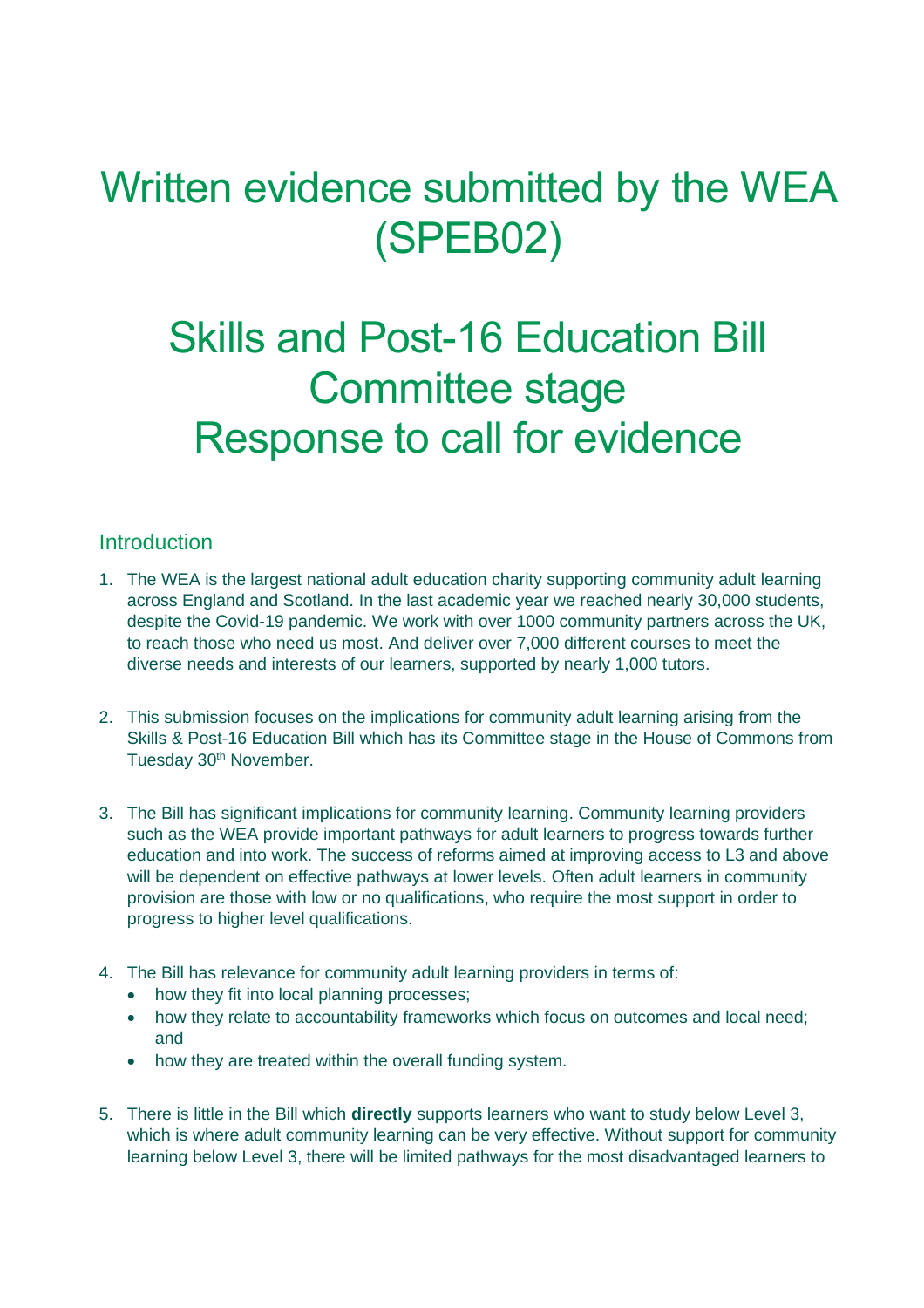progress into further education and/or work. The addition of Clause 25 to the Bill is a welcome exception as it directly promotes the importance of funding adult education at lower levels.

- 6. It is important that the Act and the reforms emerging from the Skills for Jobs White Paper create opportunities for adult learners with low or no qualifications. This means continuing to support community adult learning which is primarily supported through the Adult Education Budget.
- 7. This submission is in two parts:
	- (1) Commentary on specific parts of the Bill of immediate relevance to adult community learning providers
	- (2) Background information and statistics

### Adult Community Learning – Bill specific

- 8. The Bill introduces a wide range of measures. Those which are most applicable to community learning are:
	- measures which strengthen the role of employer representative bodies in preparing Local Skills Improvement Plans;
	- introduction of a duty on providers to review how they meet local need; and
	- enabling the introduction of a lifelong learning entitlement which includes a new Lifelong Loan
- 9. While we do not see an immediate need to introduce new clauses or amendments to the Bill to support community learning, we believe that some of the clauses introduced during the House of Lords stages should be retained. In particular Clause 17 (supporting students on Universal Credit), Clause 18 (Lifelong learning review) and Clause 25 (supporting the right to free education at all levels).
- 10. **Local Skills Improvement Plans** (Chapter 1) The Bill strengthens the role of employer groups who will lead Local Skills Improvement Plans (LSIPs). In order to have the biggest impact in local communities it will be important for employer groups to speak with all kinds of community providers so that LSIPs support a wide range of provision at all levels (including below Level 3). This will ensure that the Plans meet the needs of the most disadvantaged communities.
- 11. We are pleased that the Bill includes a clause which says that LSIPs should "draw on the views of", amongst others, further education institutions, community learning providers, and specialist designated institutions. We hope to see this retained and strengthened in the published Act. Introduction of a **duty** on employer groups leading LSIPs to consult with local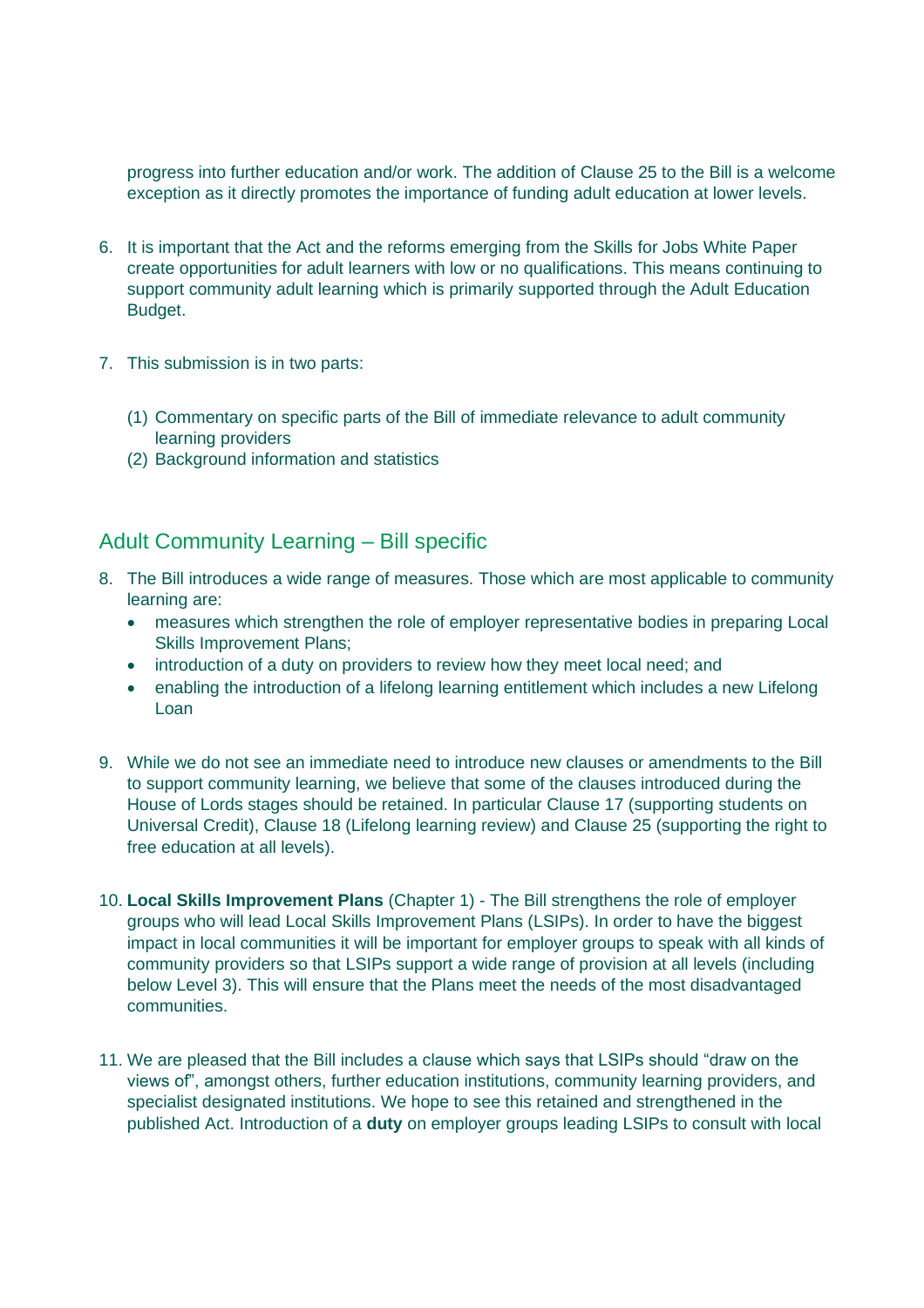providers and others (rather than simply "draw on the views of") would be more powerful and would ensure that the full range of local needs are understood.

#### **Local Needs**

- 12. The Bill introduces a new duty on institutions within the further education sector to "review how well the education or training provided by the institution meets local needs" and to take actions to meet those needs better. This duty becomes part of the reporting and accountability framework for post-16 providers.
- 13. The average distance travelled by WEA students to attend their courses is approximately 2 miles. Even though the WEA is a national organisation, operating in all English regions, the focus of our work is at local level and we welcome this part of the Bill, which sets education providers firmly within a community context.
- 14. The Bill and Skills for Jobs White Paper tends to regard local need as essentially employment related which is a crucial indicator of impact but not the only one. It would be better to include a broader range of indicators of how well local need is being met by including other measures which have an economic impact. The WEA's Impact Report (Creating Opportunities) offers a template for the sorts of themes which could be included alongside employment indicators, such as health & wellbeing, community participation and essential skills (such as communications, critical thinking and teamwork) which are relevant in work contexts and beyond.

### **Lifelong Loan Entitlement**

- 15. **The Lifelong Loan Entitlement** (chapter 3) is very welcome but it only supports learners studying at Level 4 and above. There are a number of financial (and other barriers) which impact learners wanting to take Level 2 qualifications in particular.
- 16. Ideally the Lifelong Loan Entitlement would be extended to learners studying at Level 3 and Level 2 (where courses are not fully funded through other means). The National Skills Fund is already fully funding first Level 3 qualifications in certain subjects but for second L3 qualifications and for many Level 2 qualifications students are also currently expected to pay.
- 17. Extending the Loan Entitlement would rely on Treasury support to finance the expected take up, which could be considerable. The Loan would also need to be administered in such a way that it did not create barriers for low income learners who would not otherwise find taking out a Loan either feasible or advisable
- 18. As an alternative to extending the Loan Entitlement to levels below L4, an initiative which would increase participation is the continuation of the Adult Education Budget (AEB) lowwage trial, which ran from 2018 to 2020. This enabled adult learners who earned just above the usual threshold for eligibility for fully funded Level 2 courses to have their courses supported. The threshold at the last trial was just over £16,000.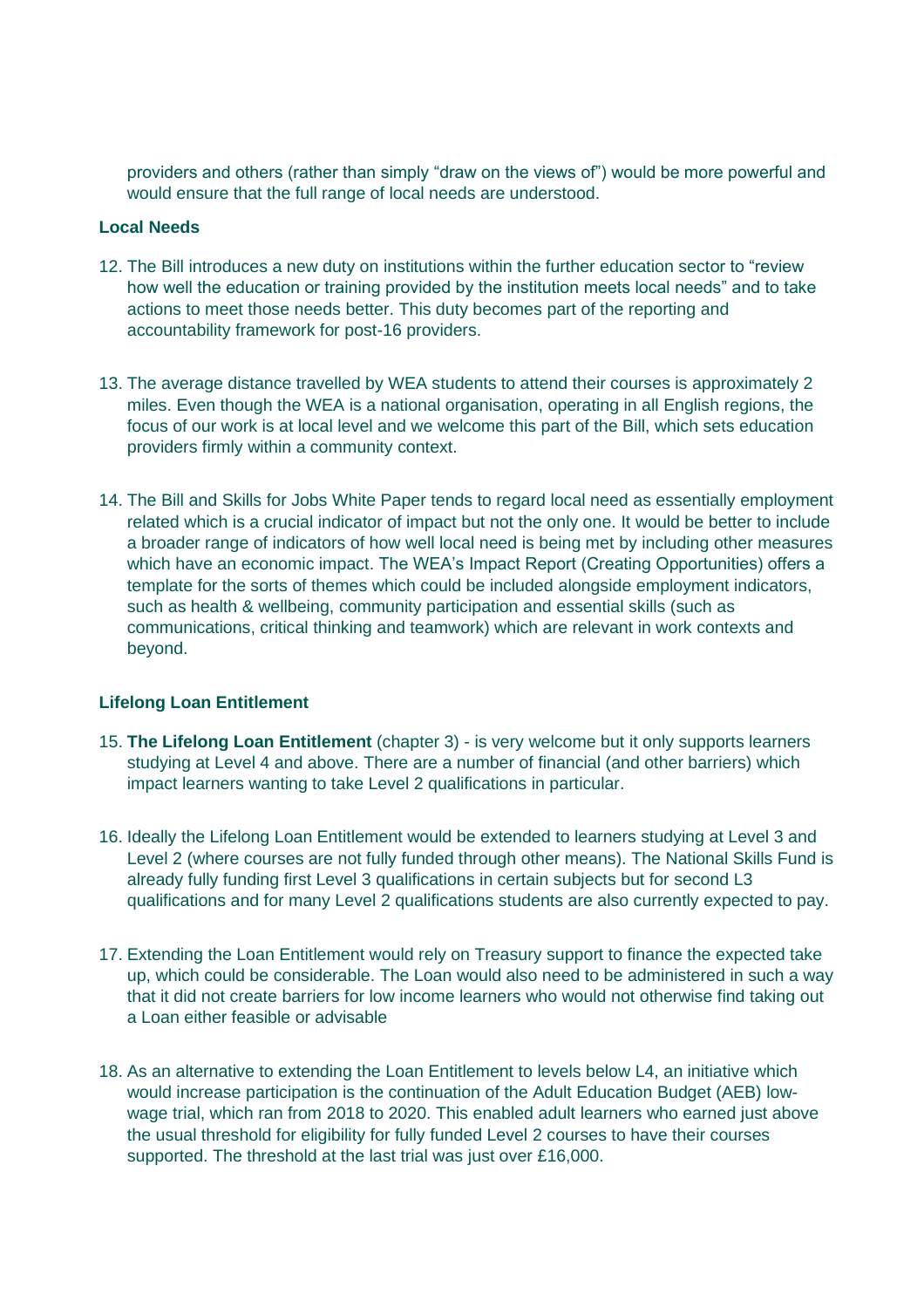- 19. The National Skills Fund has introduced a new offer of a fully funded Level 3 qualification for adults who do not already have one. Without financial support to open up Level 2 courses to more low-income learners, take up of the new Level 3 offer may be affected. Some learners may not be able to afford to take the Level 2 qualification which would enable them to progress on to Level 3.
- 20. Extension of the low-wage trial would not require fresh legislation so may not need to be written into the Bill. But it should be kept in mind when debating the importance of financial support for lifelong learning, alongside the Lifelong Loan Entitlement.

#### **Other entitlements to funding**

- 21. The WEA also welcomes the addition to the Bill of clause 18 (**Lifelong Learning Review**) which confers a duty on the Secretary of State to review the impact of restricting funding on students wishing to take an equivalent or lower qualification. Adult learners may need to take such qualifications in order to move into other sectors or to be more agile in their work options. Any measure which opens up the possibility of second equivalent qualifications being available to adult learners would be welcome.
- 22. Clause 25 **Provision of opportunities for education and skills development** is also a welcome addition as it enshrines the importance of the Adult Education Budget to supporting lower level qualifications. This is the most prominent and direct mention of adult education at lower levels and would provide a strong commitment to lifelong learning in all parts of the community if the enacted.
- 23. For reference, Clause 25 reads:

*(1) Any person of any age has the right to free education on an approved course up to Level 3 supplied by an approved provider of further or technical education, if he or she has not already studied at that level.* 

*(2) Any approved provider must receive automatic in-year funding for any student covered by subsection (1), and supported by the Adult Education Budget, at a tariff rate set by the Secretary of State.*

24. The two clauses potentially affect each other. If Clause 18 leads to a change in eligibility allowing students to take a second fully funded qualification at the same level then the wording in Clause 25 ("if he or she has not already studied at this level") would also need to change. We would encourage more flexibility to allow students to take equivalent or lower qualifications, fully funded, especially where this assists employment opportunities in new sectors.

#### **Specialist Designated Institutions**

25. The White Paper and the Bill tend to refer to Colleges as the main focus of the reforms. There are many other types of provider as well as Colleges operating in the post-16 sector. The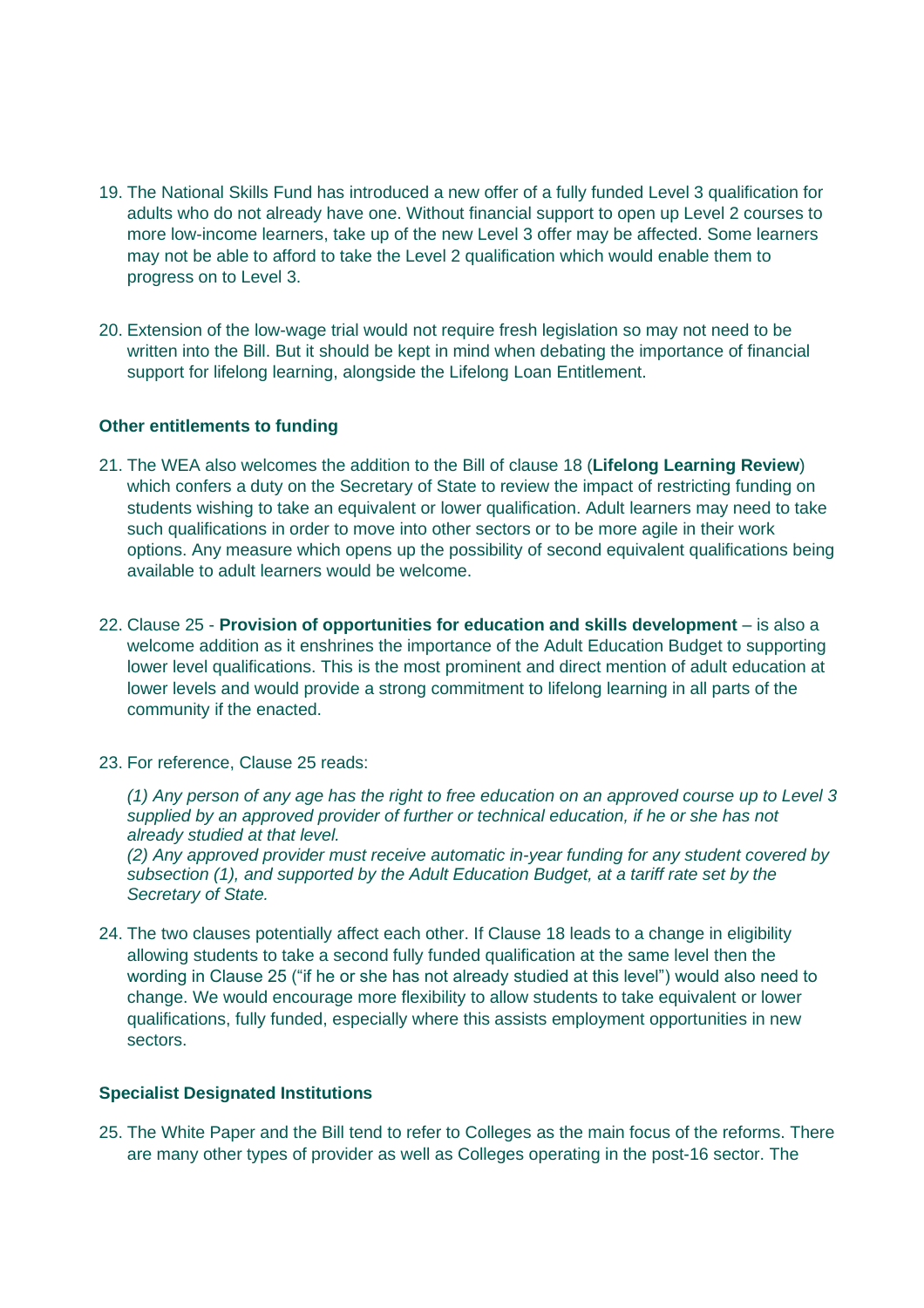WEA, for example, is one of the Specialist Designated Institutions which – since the 1992 Further & Higher Education Act – have been eligible for grant funding on the same basis as FE Colleges.

26. The Department for Education has given some reassurance that the new Bill, when enacted, will not alter the status of Specialist Designated Institutions in any way, including current eligibility for grant funding. Nevertheless, it would be helpful to have this reiterated in the debate and carried into the guidance for the new Act.

# Adult Community Learning - background

#### **Level of funding for adult skills**

- 27. While the Bill does not directly relate to the overall level of funding it is important to recognise that the debate is happening against a backdrop of long-term underfunding for adult education. The recent Budget has gone some way to redressing the balance but falls short when looked at longer term.
- 28. The Learning & Work Institute has calculated that adult skills funding might still be £750m lower in 2024/25 than in 2010/11. The real terms increase promised in the Budget is very welcome but still has a lot of ground to catch up to overturn previous underfunding.
- 29. The Budget proposes an increase in adult skills funding by 29% in real terms compared to 2019-20 – this funding will go towards a range of policies in England such as continuing the Lifetime Skills Guarantee to offer free Level 3 courses for adults, and quadruple the current scale of Skills Bootcamps.
- 30. It is not yet clear, however, what support will be available for provision which supports learners below Level 3, which will include some of the most disadvantaged adults and those furthest from the workforce.

#### **The Adult Education Budget**

- 31. There is no clarity yet on the future of the Adult Education Budget, which has been the main source of grant funding for community learning and provision for those studying **below** Level 3. The Budget announcements did not provide any detail and at the time of writing, the Department for Education has not released any figures.
- 32. It is vitally important that the level of funding for community learning is at least maintained at current levels to ensure continuity of important provision.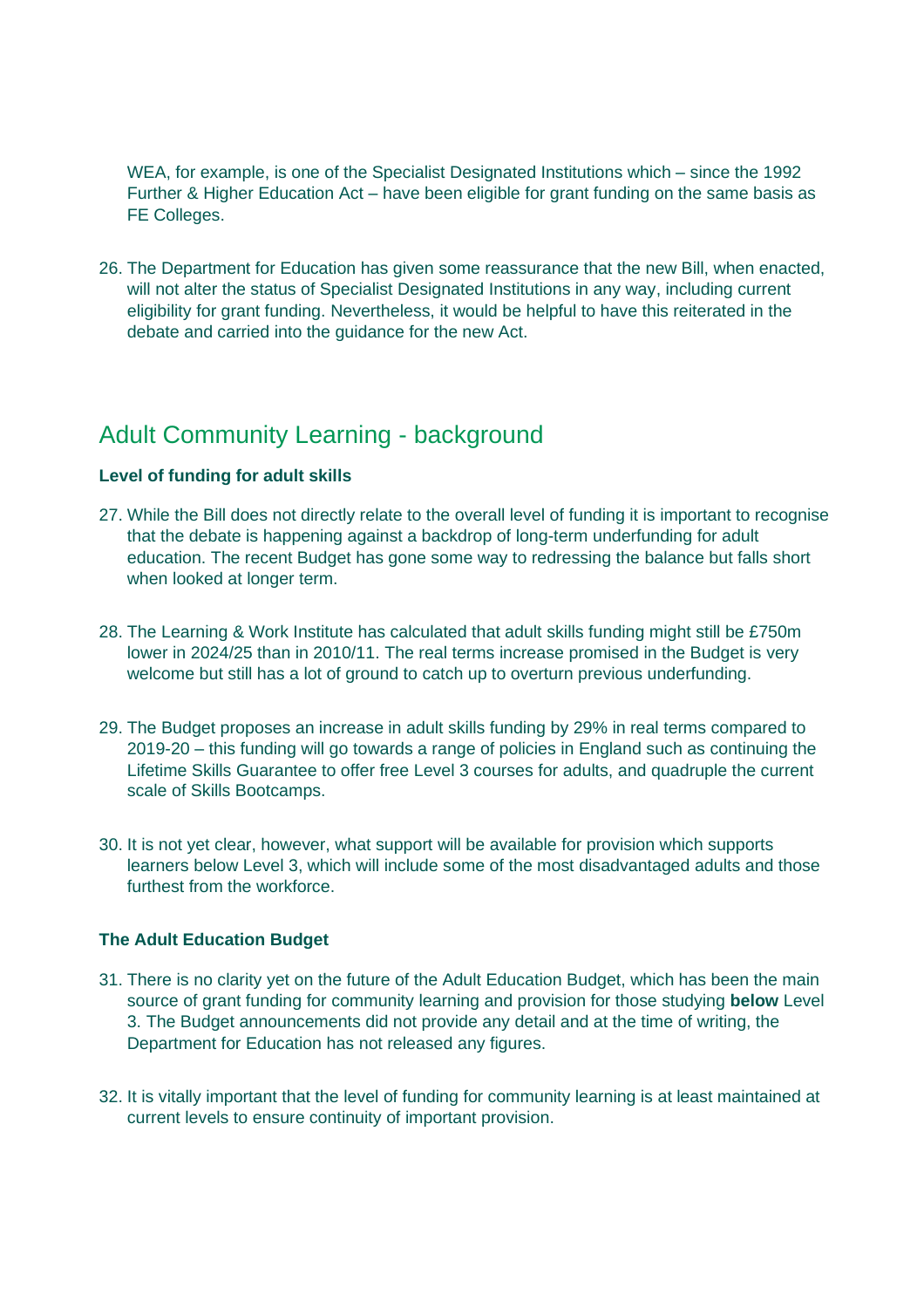- 33. There are also plans to merge the AEB and the National Skills Fund. This risks de-prioritising funding for learners who are taking courses for Level 1 & 2 qualifications, including basic essential skills. The emphasis on qualifications at Level 3 and above in the National Skills Fund (and in recent Budget announcements) needs to be balanced with support for pathways at lower levels, otherwise the funding system will be "top-heavy" and ultimately will exclude learners who need most support.
- 34. In order to ensure support for adult learners below Level 3 it is better to maintain a distinct Essential Skills Fund alongside the National Skills Fund rather than merge the two with no ring-fencing.

#### **Supporting Essential Skills**

35. The Chancellor announced funding for Multiply, a programme to support numeracy for adult learners. The programme will be £560 million of new funding through the UK Shared Prosperity Fund. Support for essential skills is always welcome, but clarity is needed on how the new Multiply programme will complement funding for essential skills (maths as well as English and digital skills) through the Adult Education Budget. The funding through Multiply should be additional to AEB not replacing it.

If you have any questions or require further information please contact:

Chris Butcher, WEA Policy Manager